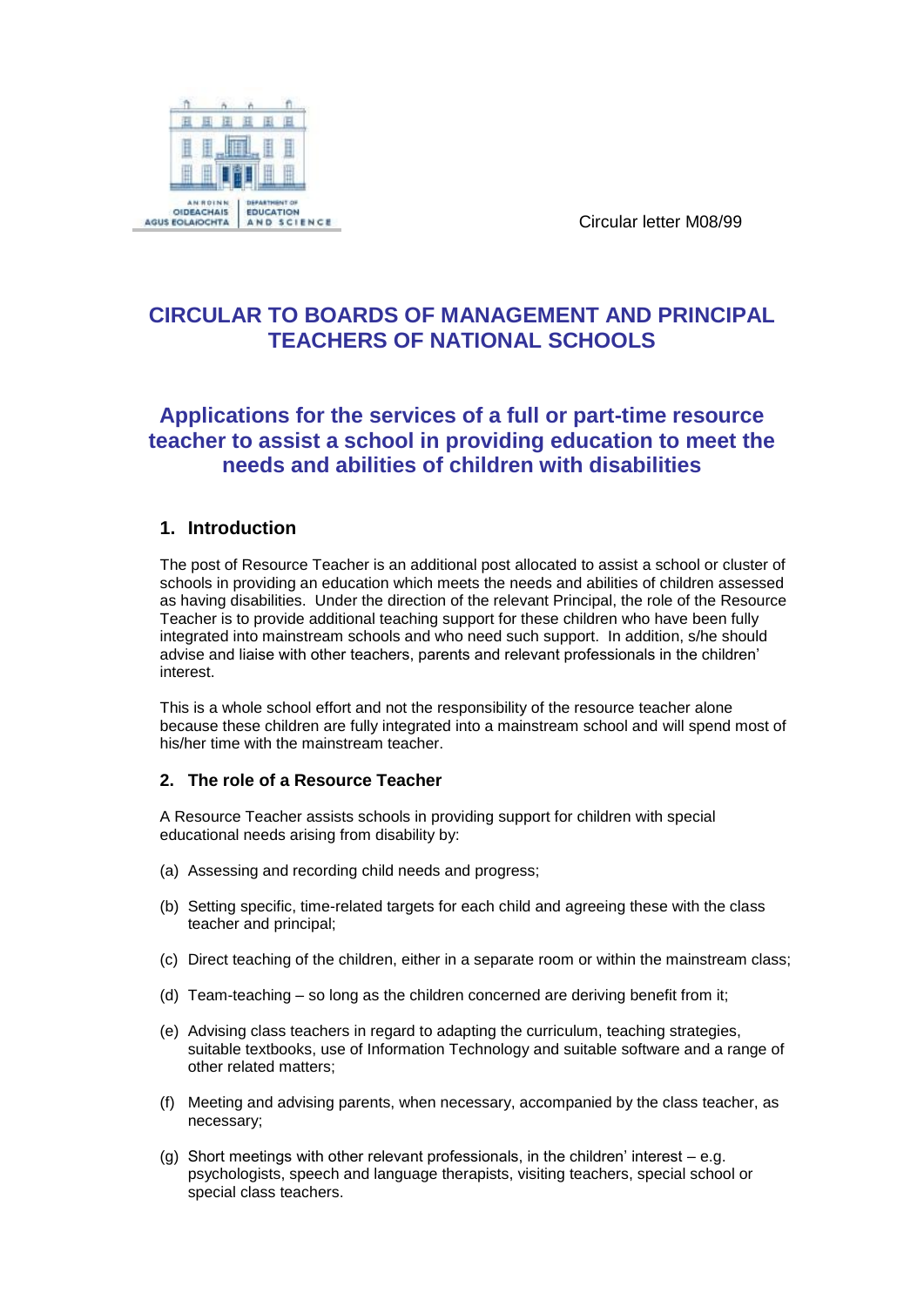## **3. How are Resource Teacher posts allocated?**

Resource teachers are allocated where there is a number of children with special educational needs arising from a disability who are fully integrated into mainstream national schools where there are no other adequate supports teaching resources available to the children. Child eligibility and degree of need are established following consideration of reports on assessments carried out by relevant professionals.

Each child is given a weighting which is determined by the nature and degree of disability and the current pupil-teacher-ratio for that particular disability. For example a child with a mild general learning disability would count as 1/11<sup>th</sup> of a teacher post. A child who is profoundly deaf would count as  $1/6<sup>th</sup>$  of a teacher post. The current pupil teacher ratios for each disability are listed in Appendix 1.

Schools should read Appendix II when actively considering applying for a resource teacher appointment.

Resource teacher posts may be sanctioned on a full-time basis – either in a single school or in a cluster of schools – provided there are sufficient children with special educational needs arising from a disability to warrant a full-time post. Alternatively, part-time hours may be sanctioned to provide support teaching for individual children where there are insufficient children with special educational needs to warrant the allocation of a full-time post or of a second full-time post.

#### **4. How should an application be made for a resource teacher post either on a full-time or part-time basis?**

Following consultation with the Principal, Staff and Parents and, where appropriate, Chairpersons of other schools, the Chairperson of the Board of Management of a school with a pupil or children with special educational needs arising from a disability should write to the School's Inspector stating that the school is seeking the sanction of a resource teacher post either on a full or part-time basis and giving details of the children concerned and requesting that the Inspector visit the school to evaluate the case for such a post.

Applications for a Resource Teacher post may be sought on a shared basis between a number of schools.

#### **5. Information required by Inspector**

The school must have the following information available to the Inspector when s/he calls:

- Name and Date of Birth of each child;
- Class in which the child is currently placed and level of attainment;
- Psychological reports and, where appropriate, other specialist reports e.g. audiological, speech and language therapy reports, etc;
- Confirmation that the school has received parental agreement regarding acceptance of support from a resource teacher in respect of each child;
- Confirmation that suitable accommodation is available or will be made available in the event of an appointment.

The Inspectorate will review the recommendations contained in the reports drawn up by the relevant professionals as well as current provision available in the school and in the local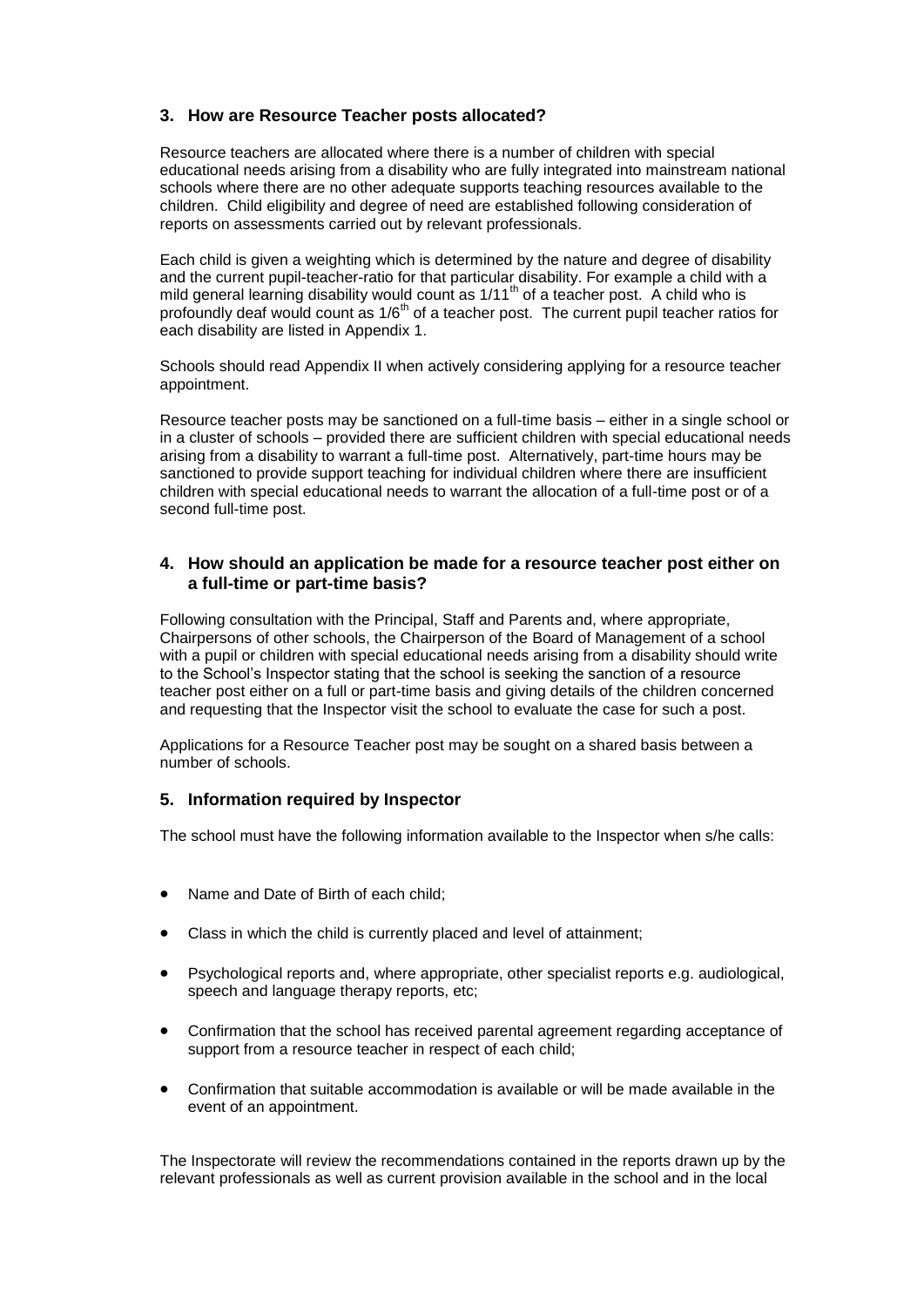area when considering applications. Applications in regard to children can only be considered when the relevant professional reports are made available.

#### **6. Notification to schools**

The Inspector will evaluate the information made available and subsequently notify schools if s/he intends to forward the application to a relevant senior Inspector for further consideration. This should not be seen as an indication that the applications have been approved. Alternatively, the Inspector will notify the school concerned that the details of the children presented for consideration are such that the sanction of a resource teacher service on either a full or part-time basis cannot be supported.

School Authorities may appeal such a decision to the Special Education Section of this Department.

**The Department will notify schools in the event that a full or part-time resource teacher service has been sanctioned.** Schools should allow a minimum of two months' processing time after the Inspector has advised the school that the application has been forwarded to the relevant Senior Inspector. Schools, which have not heard from the Department within this time, should contact the Special Education Section at the address below.

Enquiries about this circular should be made to:

Special Education Section 1 Department of Education and Science **Cornamaddy** Athlone Co Westmeath

Telephone No. (0902) 74621 or (01) 873 4700<br>Fax No. (0902) 76939  $(0902)$  76939

L Kilroy Principal Officer **April, 1999**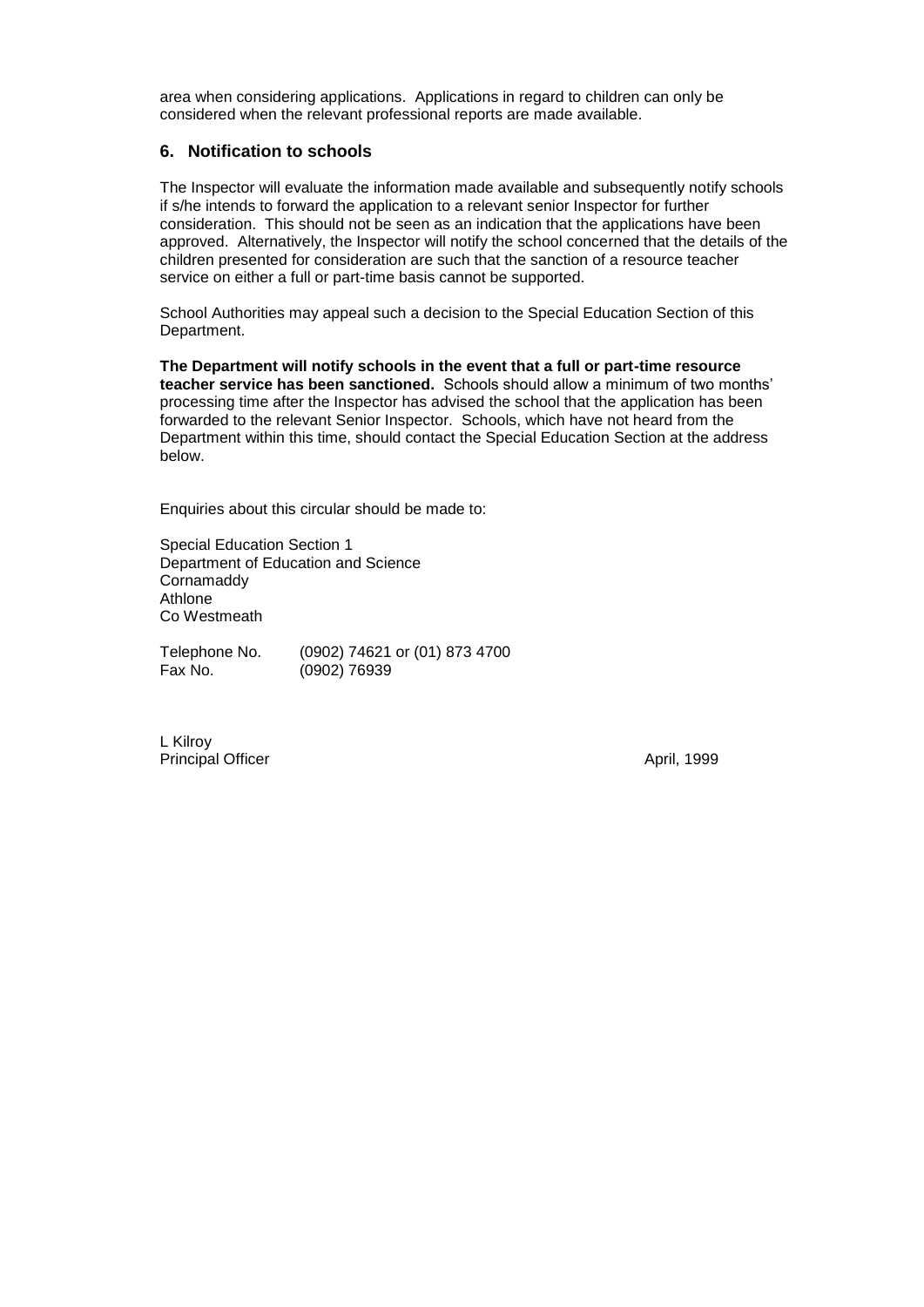## **Appendix 1**

| <b>Disability</b>                                     | <b>SERC</b><br>recommended<br>pupil-teacher-ratio | <b>Current</b><br>pupil-<br>teacher-<br>ratio |
|-------------------------------------------------------|---------------------------------------------------|-----------------------------------------------|
| Visual impairment                                     | 8:1                                               | 8:1                                           |
| Hearing impairment                                    | 7:1                                               | 7:1                                           |
| Mild General Learning Disability*                     | 11:1                                              | 13:1                                          |
| Moderate General Learning Disability*                 | 8:1                                               | 9:1                                           |
| Severe/Profound<br>General<br>Learning<br>Disability* | 6:1                                               | 6:1                                           |
| <b>Emotional Disturbance</b>                          | 8:1                                               | 9:1                                           |
| <b>Severe Emotional Disturbance</b>                   | 6:1                                               | 6:1                                           |
| Autism/Autistic Spectrum Disorders                    | 6:1                                               | 6:1                                           |
| <b>Physical Disability</b>                            | 10:1                                              | 12:1                                          |
| <b>Multiple Disabilities</b>                          | 6:1                                               | 6:1                                           |
| <b>Specific Learning Disability</b>                   | 11:1                                              | 11:1                                          |
| Specific Speech and Language Disorder                 | 7:1                                               | 7:1                                           |

 *The Department of Education and Science uses the term "general learning disability" rather than "mental handicap"*

**• The Department of Education and Science is working towards bringing all pupil** *teacher ratios in line with the recommendations of the Special Education Review Committee.*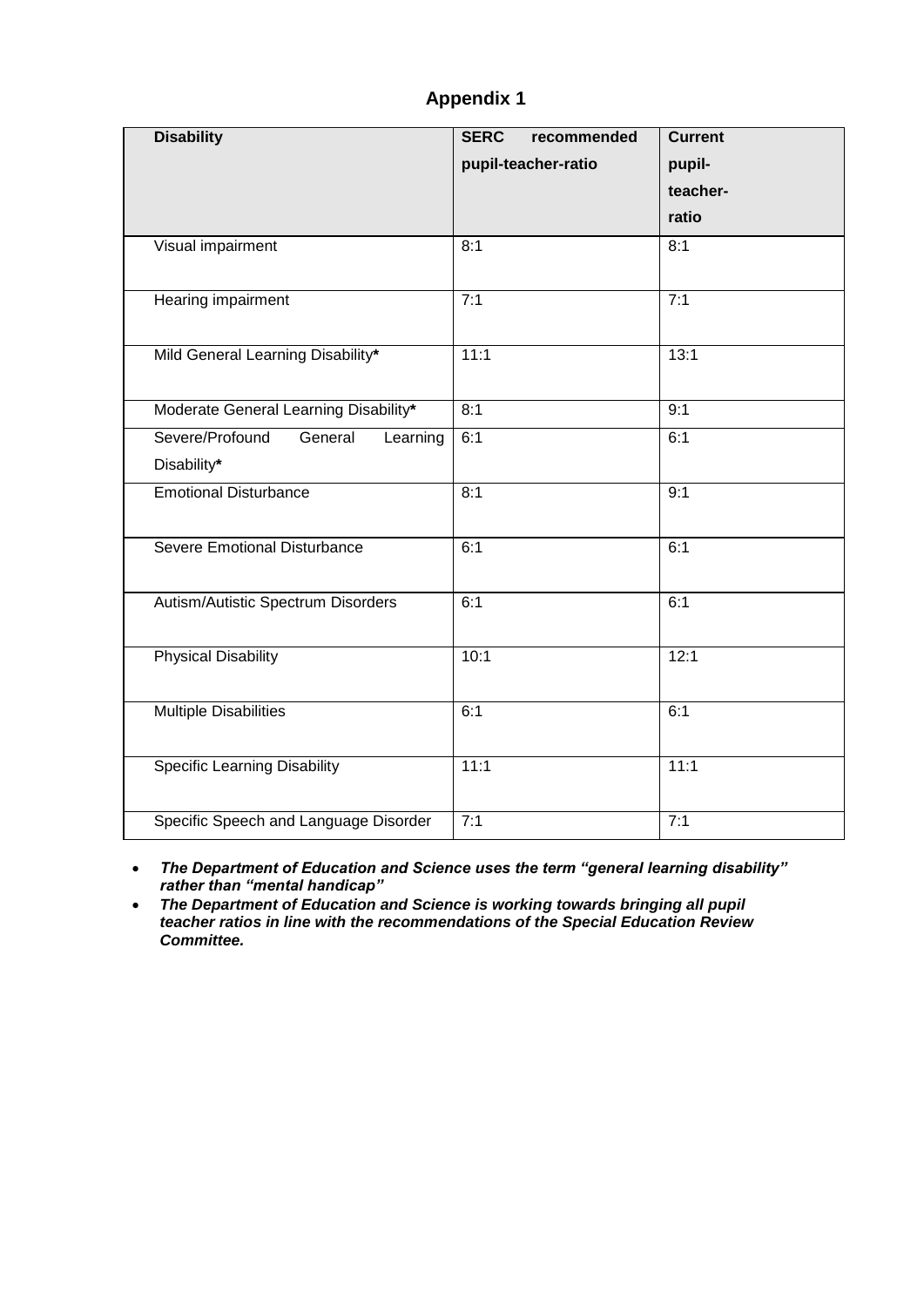# **Appendix II**

## **Glossary of terms**

| Does the child<br>concerned have special<br>educational needs<br>arising from one of the<br>following disabilities? | <b>Definition</b>                                                                                                                                                                                                                                                                                                                                                                                                                                                                                                                                                                                                                                                                                                                                                                     |
|---------------------------------------------------------------------------------------------------------------------|---------------------------------------------------------------------------------------------------------------------------------------------------------------------------------------------------------------------------------------------------------------------------------------------------------------------------------------------------------------------------------------------------------------------------------------------------------------------------------------------------------------------------------------------------------------------------------------------------------------------------------------------------------------------------------------------------------------------------------------------------------------------------------------|
| <b>Physical Disability</b>                                                                                          | Such children have permanent or protracted disabilities arising<br>from conditions such as congenital deformities, spina bifida,<br>dyspraxia, muscular dystrophy, cerebral palsy, brittle bones or<br>severe accidental injury. Because of the impairment of their<br>physical function, they require special additional intervention<br>and support if they are to have available to them a level and<br>quality of education appropriate to their needs and abilities.<br>Many require the use of a wheelchair, a mobility or seating aid<br>or other technological support.<br>They may suffer from a lack of muscular control and co-<br>ordination and may have difficulties in communication,<br>particularly in oral articulation e.g. as in the case of severe<br>dyspraxia. |
| <b>Hearing Impairment</b>                                                                                           | Such children have a hearing disability which is so serious as<br>to impair significantly their capacity to hear and understand<br>human speech, thus preventing them from participating fully in<br>classroom interaction and from benefiting adequately from<br>school instruction. The vast majority of them have been<br>prescribed hearing aids and are availing of the services of a<br>Visiting Teacher.<br>This category is not intended to include children with mild<br>hearing loss.                                                                                                                                                                                                                                                                                       |
| Visual Impairment                                                                                                   | Such children have a visual disability which is so serious as to<br>impair significantly their capacity to see, thus interfering with<br>their capacity to perceive visually presented materials such as<br>pictures, diagrams and the written word. Some will have been<br>diagnosed as suffering from conditions such as congenital<br>blindness, cataracts, albinism and retinitis pigmentosa. Most<br>require the use of low-vision aids and are availing of the<br>services of a Visiting Teacher.<br>This category is not intended to include those children<br>whose visual difficulties are satisfactorily corrected by the<br>wearing of spectacles and/or contact lenses.                                                                                                   |
| <b>Emotional Disturbance</b><br>and/or Behavioural<br>Problems                                                      | Such children are being treated by a psychiatrist or<br>psychologist for conditions such as neurosis, childhood<br>psychosis, hyperactivity, attention deficit disorder, attention<br>deficit hyperactivity disorder and conduct disorders.<br>This category is not intended to include children whose<br>conduct or behavioural difficulties are being adequately<br>dealt with in accordance with agreed procedures on<br>discipline.                                                                                                                                                                                                                                                                                                                                               |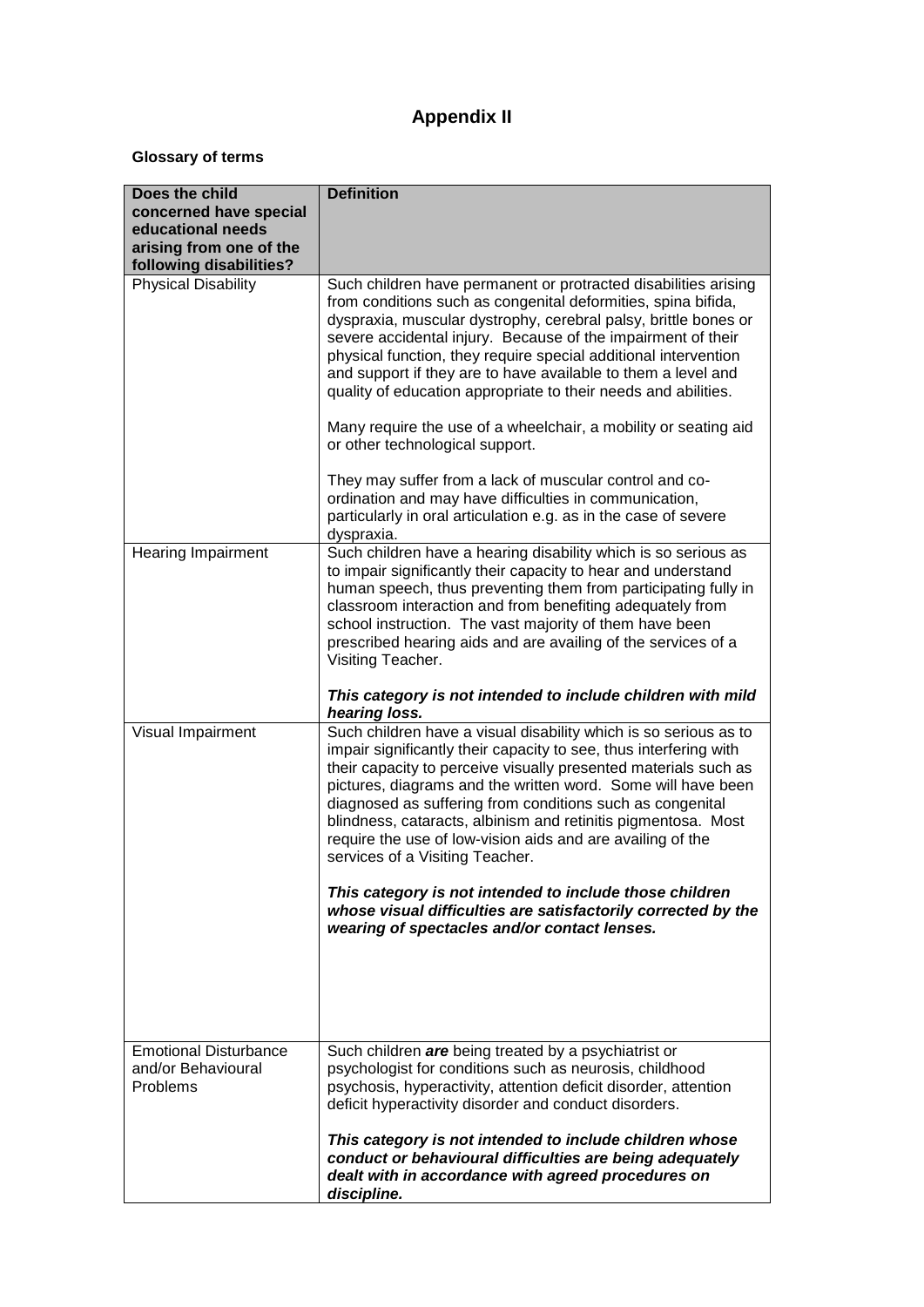| <b>Mild General Learning</b><br><b>Disability</b>           | Such children have been assessed by a psychologist as<br>having a mild general learning disability.                                                                                                                                                                                                                                                                |
|-------------------------------------------------------------|--------------------------------------------------------------------------------------------------------------------------------------------------------------------------------------------------------------------------------------------------------------------------------------------------------------------------------------------------------------------|
| Moderate General<br>Learning Disability                     | Such children have been assessed by a psychologist as<br>having a moderate general learning disability.                                                                                                                                                                                                                                                            |
| Severe or Profound<br>General Learning<br><b>Disability</b> | Such children have been assessed by a psychologist as<br>having a severe or profound general learning disability. In<br>addition, such children may have physical disabilities.                                                                                                                                                                                    |
| <b>Borderline Mild General</b><br>Learning Disability       | Such children have been assessed by a psychologist as<br>having a borderline mild general learning disability. A<br>psychologist may recommend such children for additional<br>teaching support or special class placement on account of a<br>special learning problem such as:                                                                                    |
|                                                             | Mild emotional disturbance associated with persistent<br>failure in the ordinary class (disruptive behaviour on its<br>own, however, would not constitute grounds for special<br>class placement or additional teaching support);<br>Immature social behaviour;<br>Poor level of language development in relation to overall<br>intellectual level.                |
|                                                             | A recommendation to place such a child in a special class or to<br>allocate additional teaching resources to support a school in<br>catering for his/her needs should take into account the extent<br>to which the child is making progress in his/her present<br>learning environment and the other existing support available<br>to the child in his/her school. |
| Autism/Autistic Spectrum<br><b>Disorders</b>                | A psychiatrist or psychologist will have assessed and classified<br>such children as having autism or autistic spectrum disorder<br>according to DSM-IV or ICD-10 criteria.                                                                                                                                                                                        |
| Specific<br>Learning<br><b>Disability</b>                   | Such children have been assessed by a psychologist as:<br>1. Being of average intelligence or higher; and<br>2. Having a degree of learning disability specific to basic skills<br>in reading, writing or mathematics which places them at or<br>below the 2 <sup>nd</sup> percentile on suitable, standardised, norm-<br>referenced tests.                        |
|                                                             | Children who do not meet these criteria and, who in the<br>opinion of the psychologist, have a specific learning<br>disability are more properly the responsibility of the<br>remedial teacher and/or the class teacher.                                                                                                                                           |